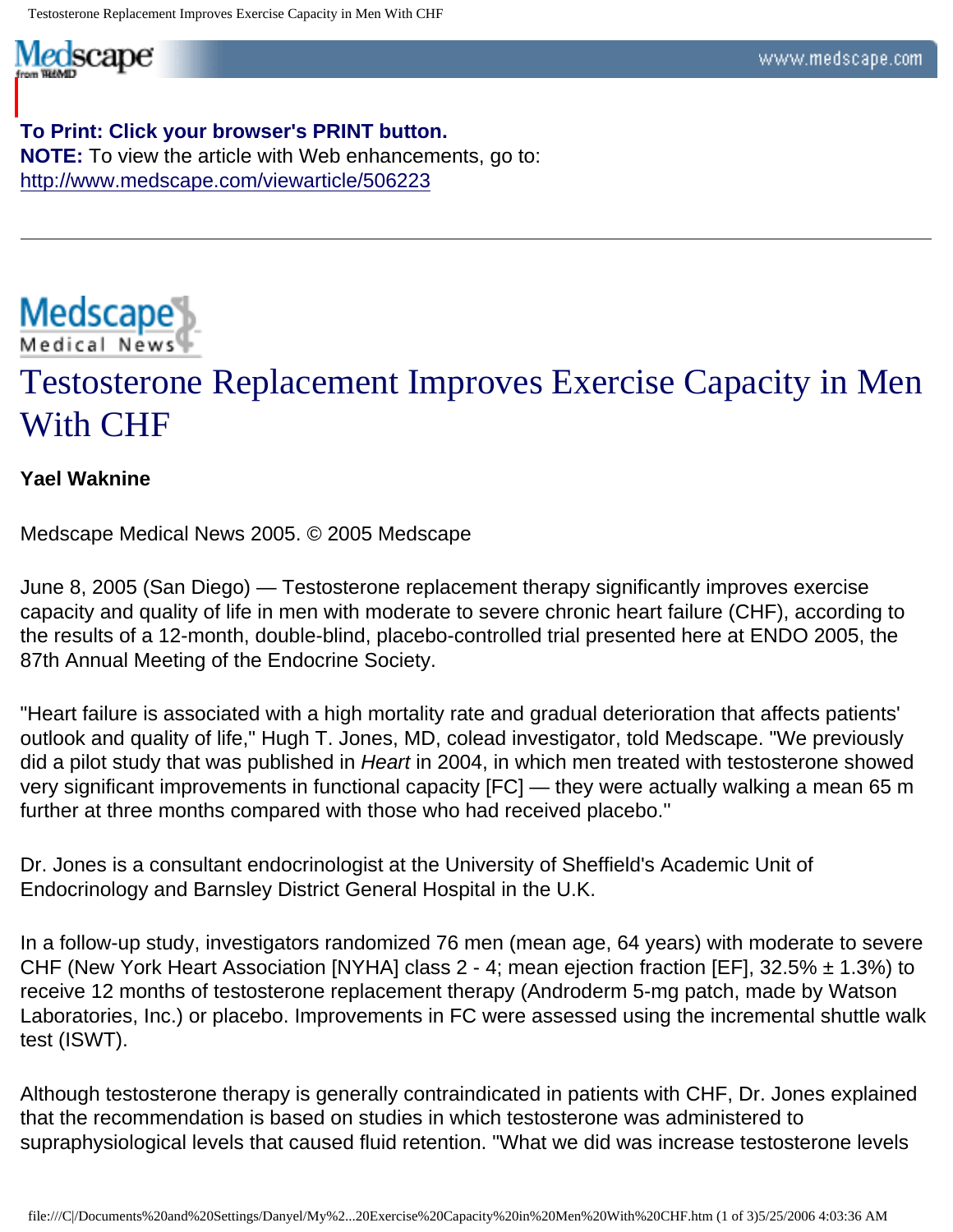to within the physiological range — the average increase in testosterone was only 5.3 nmol (160 ng/ dL), a small increase that did not cause edema."

Results showed that testosterone replacement therapy improved FC throughout the 12-month period, relative to placebo ( $P = .006$ ), although the effect was most significant at six months (mean increase in ISWT, 18%  $\pm$  7%; 95% confidence interval [CI], 4% - 31%; mean increase in distance, +38  $\pm$  13 m; 95% CI, 11.6 - 64 m).

In addition, 35% of patients treated with testosterone improved by at least one NYHA class for the study period, compared with 8% of those administered placebo (*P* = .01).

"Exercise capacity improved significantly in patients who were taking testosterone, but deteriorated in those who were receiving placebo. NYHA class also improved in one third of patients, and there are not many drugs for heart failure that do that," noted Dr. Jones.

Secondary findings showed that patients treated with testosterone also maintained left ventricular cavity length, which decreased in the placebo group (difference, -8.4 ± 0.28 mm; *P* < .0001); no other changes were observed in dimensions, fractional shortening, or EF. "In patients treated with placebo, the heart length deteriorated and became globular, which is a sign of worsening heart failure," Dr. Jones pointed out.

Testosterone therapy also resulted in maintenance of systolic blood pressure (difference,  $-6 \pm 6$  mm Hg; *P* = .01) and increased general muscle function as determined by dominant handgrip strength (*P*  $= .04$ ).

"In general, patients treated with testosterone maintained their cardiac and general muscle state, whereas those who were treated with placebo experienced deterioration," said Dr. Jones, adding that testosterone therapy can also improve mood and cognitive function. "Patients who were treated with testosterone felt better about themselves and were able to do more than they had been capable of prior to therapy."

According to Dr. Jones, testosterone may also benefit patients with CHF-related cachexia who are losing weight and muscle mass. "Testosterone treatment has also been shown to help men with AIDS-related cachexia and ours is the only study of note to show a parallel benefit in men with CHF."

Skin reactions were the most frequently reported adverse events associated with testosterone patch therapy and may be avoided with use of more recently approved testosterone formulations.

There was no evidence of edema or fluid retention, and no significant changes were observed in serum brain naturetic peptide, tumor necrosis factor, prostate-specific antigen, or hematocrit levels.

"Men with CHF, especially those with low testosterone levels, may benefit from testosterone replacement therapy in improved exercise function and quality of life, maintenance of blood pressure for a period, and the potential for improved NYHA class," Dr. Jones concluded. "More studies are